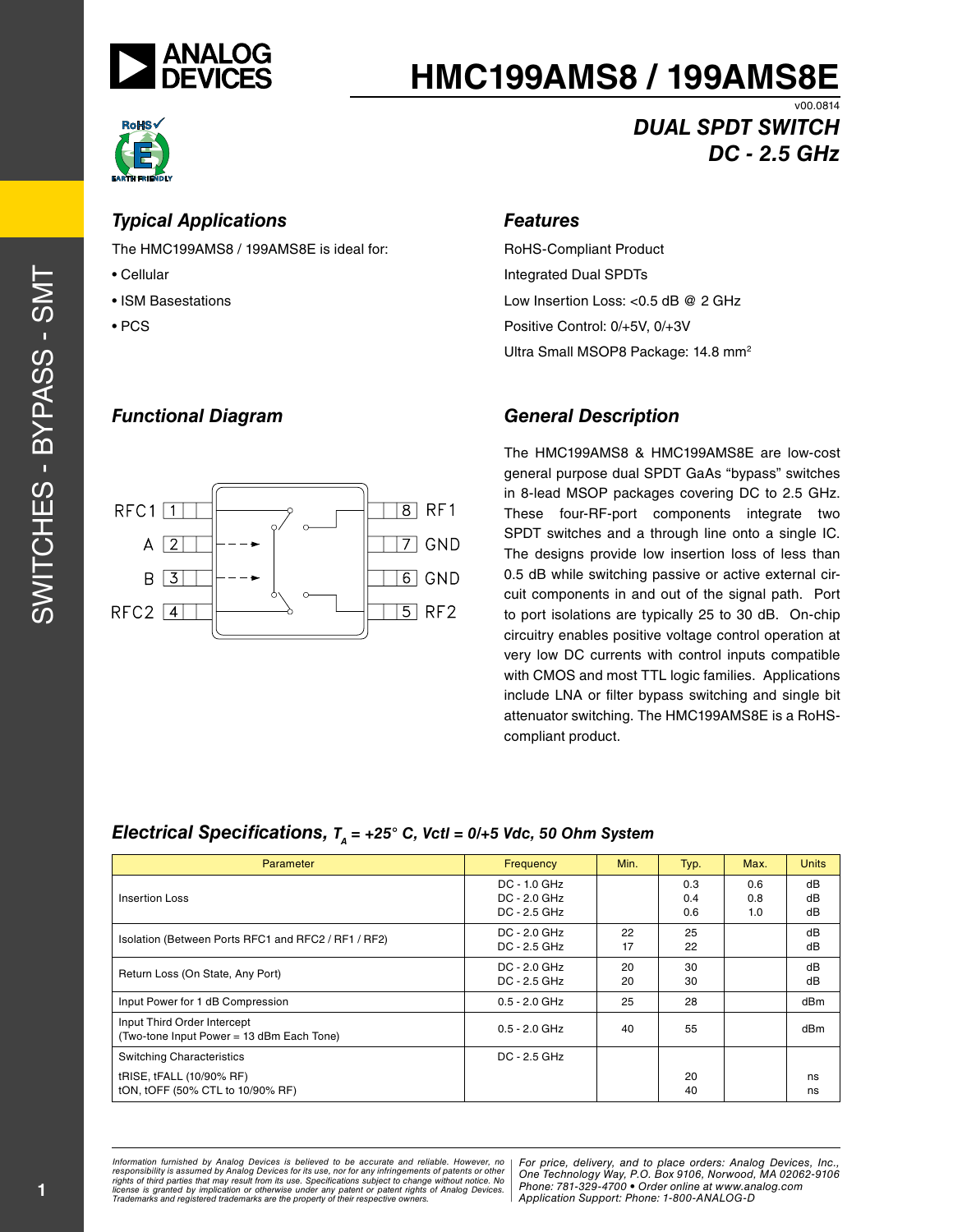

## *DUAL SPDT SWITCH DC - 2.5 GHz*



#### **Insertion Loss** *Return Loss*



#### *Isolation Between Ports RFC1 and RFC2 / RF1 / RF2*



#### *0.1 and 1 dB Compression Point Input Third Order Intercept Point*





#### *Isolation Between Ports RF1 and RF2*



*Note: RFC1 - RFC2 is in insertion loss state*



SWITCHES - BYPASS - SMT SWITCHES - BYPASS - SMT

#### n furnished by Analog Devices is believed to be accurate and reliable. However, no **For price, delivery, and to place orders:** Analog Devices, Inc.,<br>litly is assumed by Analog Devices for its use, nor for any infringements result from its use. Specifications subject to change without notice. No<br>tion or otherwise under any patent or patent rights of Analog Devices Phone: 781-329-4700 • Order online at w *Application Support: Phone: 1-8*<br>*Application Support: Phone: 1-8343 Information furnished by Analog Devices is believed to be accurate and reliable. However, no*  responsibility is assumed by Analog Devices for its use, nor for any infringements of patents or other<br>rights of third parties that may result from its use. Specifications subject to change without notice. No<br>license is gr

*Application Support: Phone: 1-800-ANALOG-D*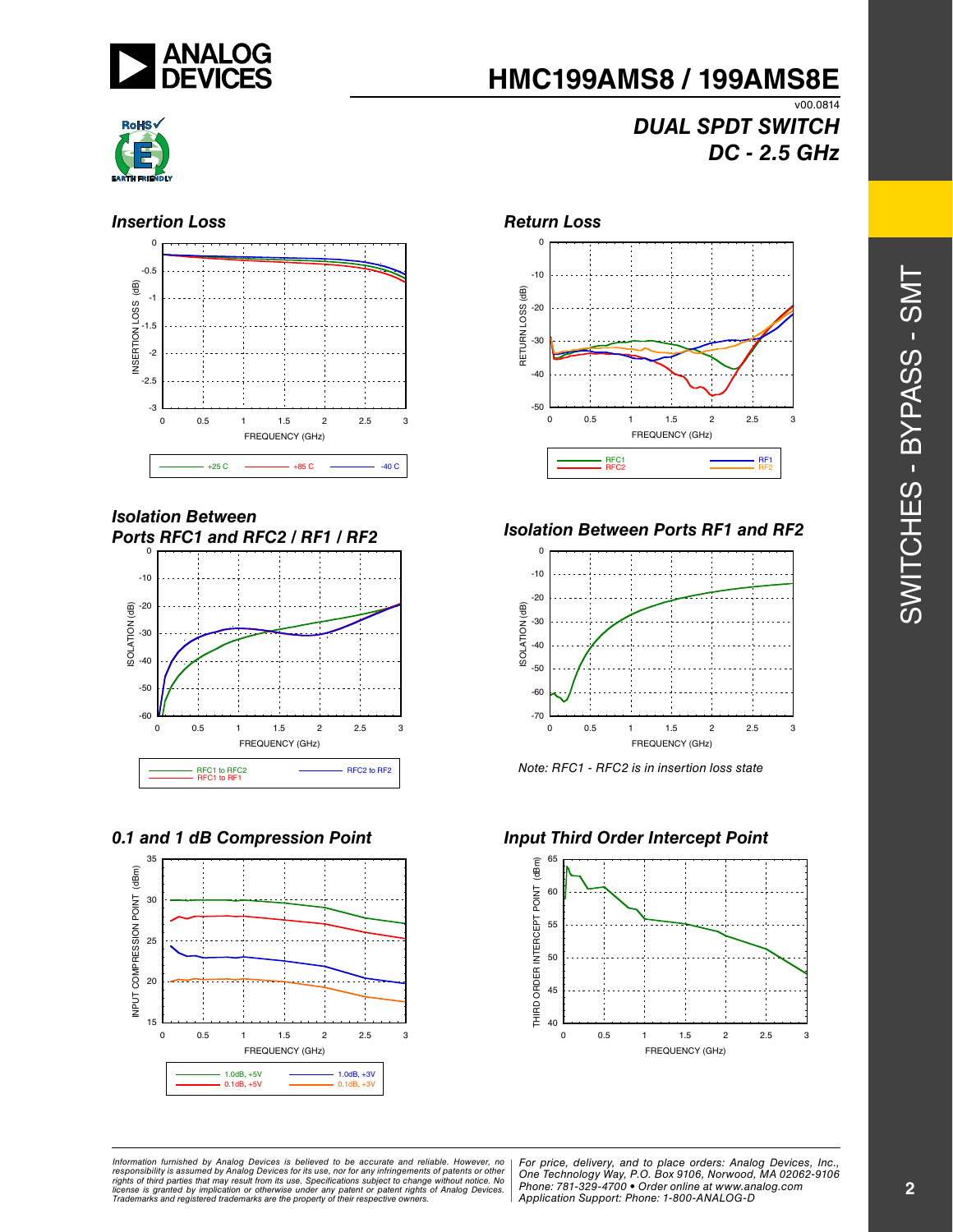



## *DUAL SPDT SWITCH DC - 2.5 GHz*

#### *Absolute Maximum Ratings*

| RF Input Power $V_{\text{crit}} = 0/+5V$                                                    | $+29.3$ dBm              |
|---------------------------------------------------------------------------------------------|--------------------------|
| Control Voltage Range (A & B)                                                               | $-0.5$ to $+7.5$ Vdc     |
| <b>Channel Temperature</b>                                                                  | 150 °C                   |
| Continuous Pdiss (T = $85^{\circ}$ C)<br>(derate 5.85 mW/ $\degree$ C above 85 $\degree$ C) | 0.38 W                   |
| <b>Thermal Resistance</b>                                                                   | 171 °C/W                 |
| <b>Storage Temperature</b>                                                                  | -65 to +150 $^{\circ}$ C |
| <b>Operating Temperature</b>                                                                | -40 to +85 $^{\circ}$ C  |
| <b>ESD Sensitivity (HBM)</b>                                                                | Class 1A                 |

#### *Truth Table*

*\*Control Input Tolerances are ± 0.5 Vdc*

|            | Control Input* |                 | <b>Control Current</b><br>(Typical) |                                            | <b>Signal Path</b>                        |                                           |  |
|------------|----------------|-----------------|-------------------------------------|--------------------------------------------|-------------------------------------------|-------------------------------------------|--|
| A<br>(Vdc) | B<br>(Vdc)     | la<br>$(\mu A)$ | Ib<br>$(\mu A)$                     | RFC <sub>1</sub><br>to<br>RFC <sub>2</sub> | RFC <sub>1</sub><br>to<br>RF <sub>1</sub> | RFC <sub>2</sub><br>to<br>RF <sub>2</sub> |  |
| 0          | $+5$           | -1              |                                     | ON                                         | <b>OFF</b>                                | <b>OFF</b>                                |  |
| $+5$       | $\Omega$       |                 | -1                                  | <b>OFF</b>                                 | ON                                        | ON                                        |  |
| 0          | $+3$           | $-0.1$          | 0.1                                 | ON                                         | <b>OFF</b>                                | <b>OFF</b>                                |  |
| $+3$       | 0              | 0.1             | $-0.1$                              | <b>OFF</b>                                 | ON                                        | ON                                        |  |

*DC blocking capacitors are required at ports RFC1, RFC2, RF1, RF2. Choose value for lowest frequency of operation.*

#### *Compression vs. Frequency*

|                     | Carrier at 900MHz                                 |                                                   | Carrier at 1900MHz                                |                                                   |  |
|---------------------|---------------------------------------------------|---------------------------------------------------|---------------------------------------------------|---------------------------------------------------|--|
| <b>CTL</b><br>Input | <b>Input Power</b><br>for $0.1$ dB<br>Compression | <b>Input Power</b><br>for $1.0$ dB<br>Compression | <b>Input Power for</b><br>$0.1$ dB<br>Compression | <b>Input Power</b><br>for $1.0$ dB<br>Compression |  |
| (Vdc)               | (dBm)                                             | (dBm)                                             | (dBm)                                             | (dBm)                                             |  |
| $+5$                | 28                                                | 30                                                | 27                                                | 29                                                |  |
| $+3$                | 20                                                | 23                                                | 20                                                | 22                                                |  |

Caution: Do not operate continuously at RF power input greater than 1 dB compression and do not "hot switch" power levels greater than  $+22$  dBm (Control =  $0/+5$ Vdc).



| <b>Control Input</b> | Input Third Order Intercept (dBm)<br>0 dBm Each Tone |                 |  |
|----------------------|------------------------------------------------------|-----------------|--|
| (Vdc)                | <b>900 MHz</b>                                       | <b>1900 MHz</b> |  |
| $+5$                 | 56                                                   | 52              |  |
| +3                   | 52                                                   |                 |  |



#### ELECTROSTATIC SENSITIVE DEVICE OBSERVE HANDLING PRECAUTIONS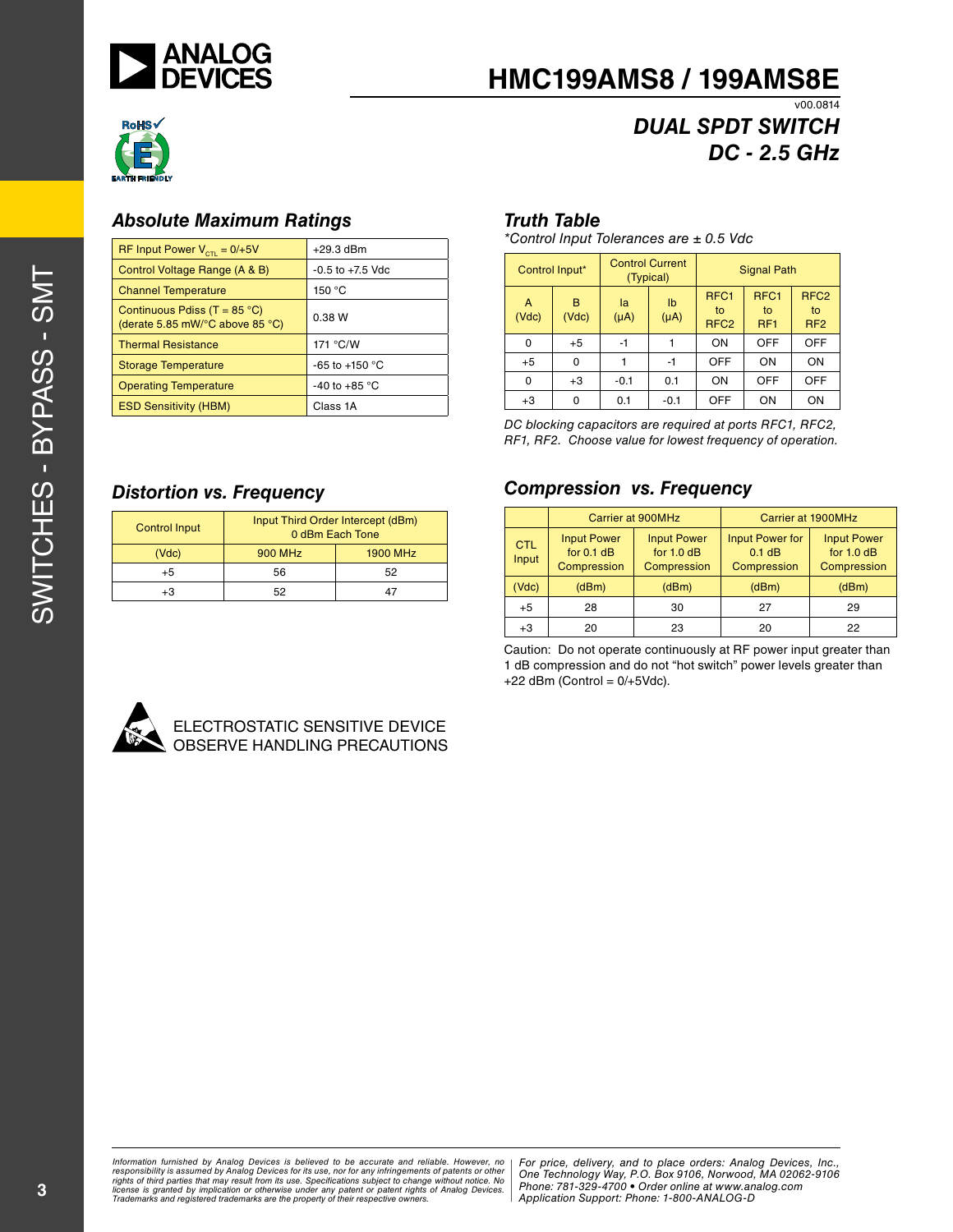

# **RoHS**

## *DUAL SPDT SWITCH DC - 2.5 GHz*

#### *Outline Drawing*







#### NOTES:

- 1. LEADFRAME MATERIAL: COPPER ALLOY
- 2. DIMENSIONS ARE IN INCHES [MILLIMETERS].
- 3. DIMENSION DOES NOT INCLUDE MOLDFLASH OF 0.15mm PER SIDE.
- 4. DIMENSION DOES NOT INCLUDE MOLDFLASH OF 0.25mm PER SIDE.
- 5. ALL GROUND LEADS MUST BE SOLDERED TO PCB RF GROUND.

#### *Package Information*

| <b>Part Number</b> | Package Body Material                              | Lead Finish   | <b>MSL Rating</b>     | Package Marking <sup>[3]</sup> |
|--------------------|----------------------------------------------------|---------------|-----------------------|--------------------------------|
| HMC199AMS8         | Low Stress Injection Molded Plastic                | Sn/Pb Solder  | $MSL1$ <sup>[1]</sup> | <b>H199A</b><br><b>XXXX</b>    |
| HMC199AMS8E        | RoHS-compliant Low Stress Injection Molded Plastic | 100% matte Sn | $MSL1^{[2]}$          | <b>H199A</b><br><b>XXXX</b>    |

[1] Max peak reflow temperature of 235 °C

[2] Max peak reflow temperature of 260 °C

[3] 4-Digit lot number XXXX

n rumished by Analog Devices is believed to be accurate and reliable. However, no **Profect Driver, And to place orders: Analog Device**<br>ility is assumed by Analog Devices for its use not for any infringements of patents or result from its use. Specifications subject to change without notice. No<br>tion or otherwise under any patent or patent rights of Analog Devices Phone: 781-329-4700 • Order online at w *Application Support: Phone: 1-8*<br>*Application Support: Phone: 1-8343* Information furnished by Analog Devices is believed to be accurate and reliable. However, no<br>responsibility is assumed by Analog Devices for its use, nor for any infringements of patents or other<br>rights of third parties th

*For price, delivery, and to place orders: Analog Devices, Inc., One Technology Way, P.O. Box 9106, Norwood, MA 02062-9106 Phone: 781-329-4700 • Order online at www.analog.com Application Support: Phone: 1-800-ANALOG-D*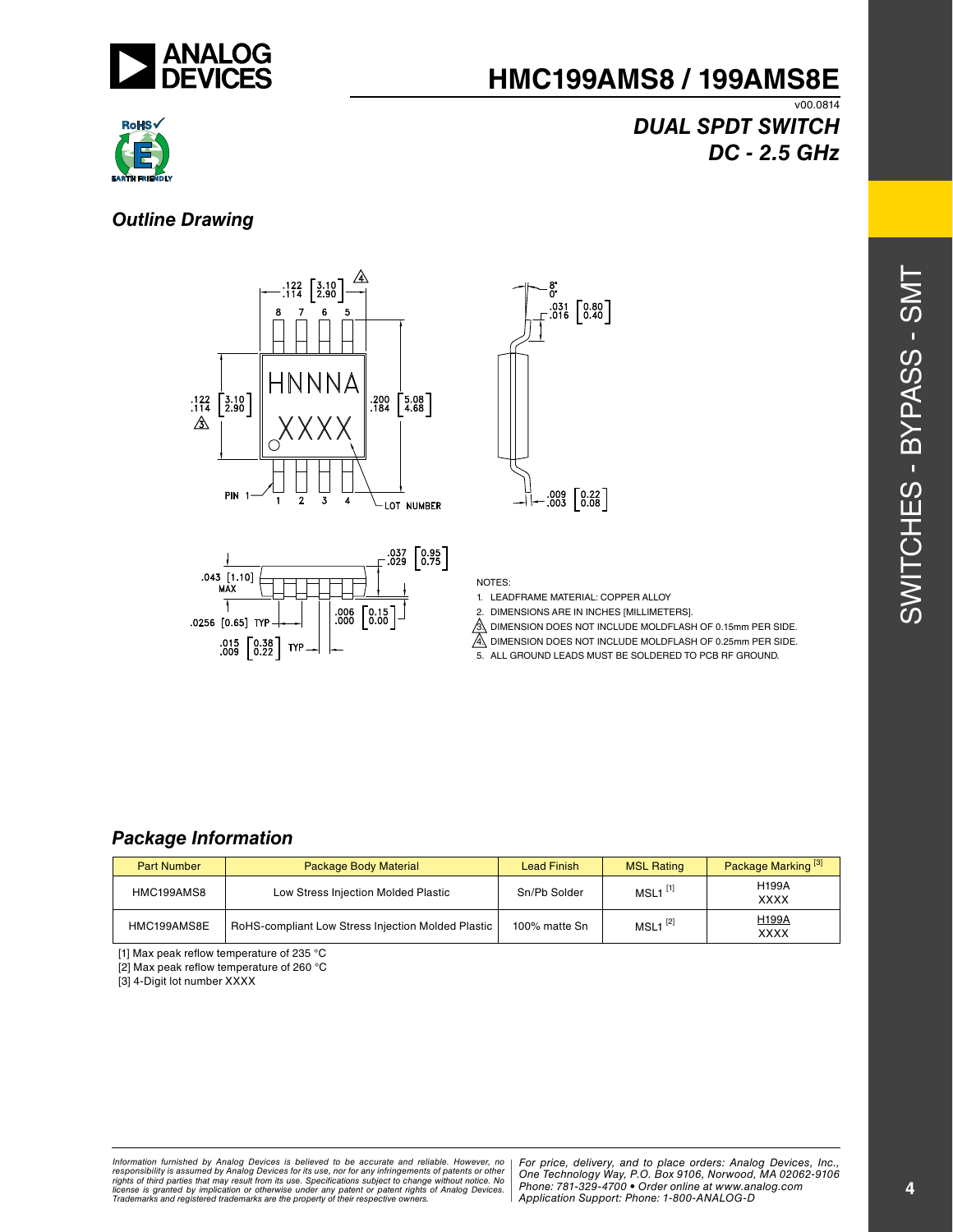



## *DUAL SPDT SWITCH DC - 2.5 GHz*

### *Typical Application Circuit*



#### Notes:

- 1. Set A/B control to 0/+5V, Vdd = +5V and use HCT series logic to provide a TTL driver interface.
- 2. Control inputs A/B can be driven directly with CMOS logic (HC) with Vdd = 5 to 7 Volts applied to the CMOS logic gates.
- 3. DC Blocking capacitors are required for each RF port as shown. Capacitor value determines lowest frequency of operation.
- 4. Highest RF signal power capability is achieved with Vdd =  $+7V$  and A/B set to 0/ $+7V$ .

n furnished by Analog Devices is believed to be accurate and reliable. However, no provided by and to place orders: Analog Devices, Inc.,<br>ility is assumed by Analog Devices for its use, not for any infringements of patents result from its use. Specifications subject to change without notice. No<br>tion or otherwise under any patent or patent rights of Analog Devices Phone: 781-329-4700 • Order online at w *Application Support: Phone: 1-8*<br>*Application Support: Phone: 1-8343 Information furnished by Analog Devices is believed to be accurate and reliable. However, no*  responsibility is assumed by Analog Devices for its use, nor for any infringements of patents or other<br>rights of third parties that may result from its use. Specifications subject to change without notice. No<br>license is gr